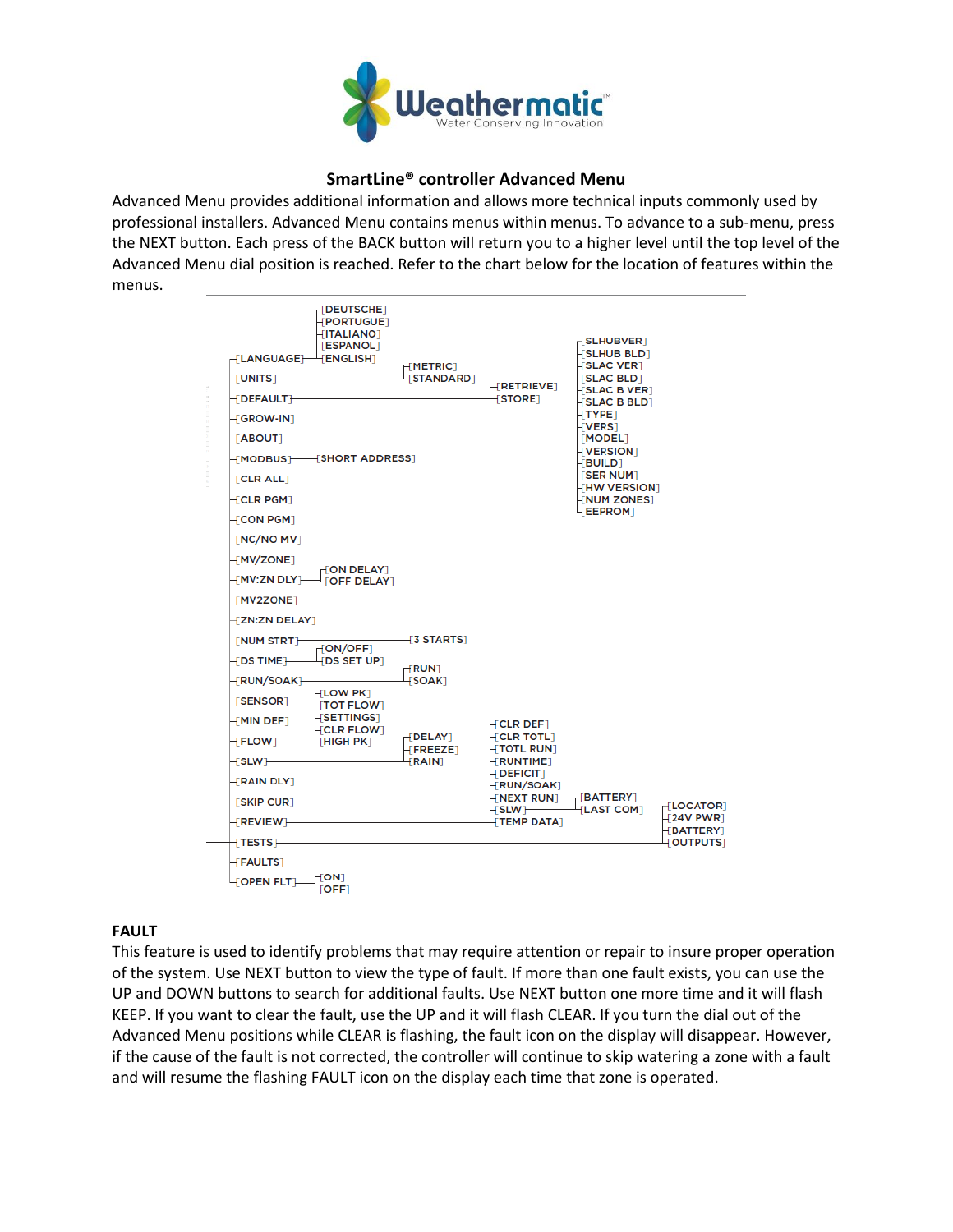

| <b>SCROLLING FAULT MESSAGE</b>                      | <b>MESSAGE FAULT DESCRIPTION</b>                                                                                                                                                                                                                                                                                                                                                                                                                                                                               |
|-----------------------------------------------------|----------------------------------------------------------------------------------------------------------------------------------------------------------------------------------------------------------------------------------------------------------------------------------------------------------------------------------------------------------------------------------------------------------------------------------------------------------------------------------------------------------------|
| ZONE XX SHORT                                       | OUTPUT SHORT CIRCUIT: A load placed on any output that results in a<br>current draw exceeding the skip current setting will result in a fault<br>after the output is turned on. The output will be skipped until the next<br>watering program attempts to use it. If the MV/P output is shorted, all<br>zones using it will effectively be skipped. The fault indication can be<br>manually cleared or will be automatically cleared if the short condition<br>goes away and the output turns on successfully. |
| <b>ZONE XX OPEN</b>                                 | OUTPUT OPEN CIRCUIT: If a zone has a current draw less than 30 mA a<br>zone open fault is created, but operation continues normally. The fault<br>can be manually cleared or will automatically clear if a load exceeding<br>30 mA is placed on the output and the output turns on successfully.                                                                                                                                                                                                               |
| NO RECENT CONTACT WITH<br><b>WEATHER STATION</b>    | COMMUNICATIONS FAILURE: If the SmartLine® controller is in SMART<br>mode and the daily high/low temperature has not been received by<br>midnight, this communication fault is set. Also, if the battery in the<br>SLW weather station is dead, the communication fault is set. If 5 days<br>pass without communication, the controller will revert to the BASIC<br>mode Zone Run Times. The fault indication can be manually cleared or<br>will clear automatically once communication is received.            |
| <b>REMOTE BATTERY FAILURE</b>                       | If the SmartLine® controller receives communication from the SLW<br>weather station that indicates the remote battery is low, the fault is<br>set. The fault indication can be manually cleared or will clear<br>automatically if the SLW weather station sends another message that<br>indicates a good battery. The fault will also clear if no communication<br>is received for a full day (i.e. communication failure). See Section 7.3<br>Replacing SLW Series Weather Station Battery.                   |
| ZONE XX INSUFFICIENT<br><b>WATERING OPPORTUNITY</b> | INSUFFICIENT WATERING OPPORTUNITY: If the SmartLine® controller<br>is in SMART mode, and a daily deficit is calculated that results in a zone<br>watering deficit in excess of the 1.5" maximum, the deficit is capped to<br>the maximum and the fault is set. The fault will clear automatically if<br>the deficit drops below 1.5 or can be cleared manually.                                                                                                                                                |

# **TESTS**

Your SmartLine® controller can assist you with several diagnostic functions by pressing NEXT when TESTS appears.

### **Outputs**

Use the UP to select OUTPUTS function. Then use NEXT and BACK buttons to scroll through MV and Zone Valves to view AC Amp reading for each valve. Scroll BACK to OUTPUTS display to move to next diagnostic function. Typical range is 150 to 350 mA per valve with a valve connected. An OPEN or SHORT message indicates a problem with a zone. Note: If you have more than one valve on a zone, the SmartLine® controller will measure total current for the combined valves.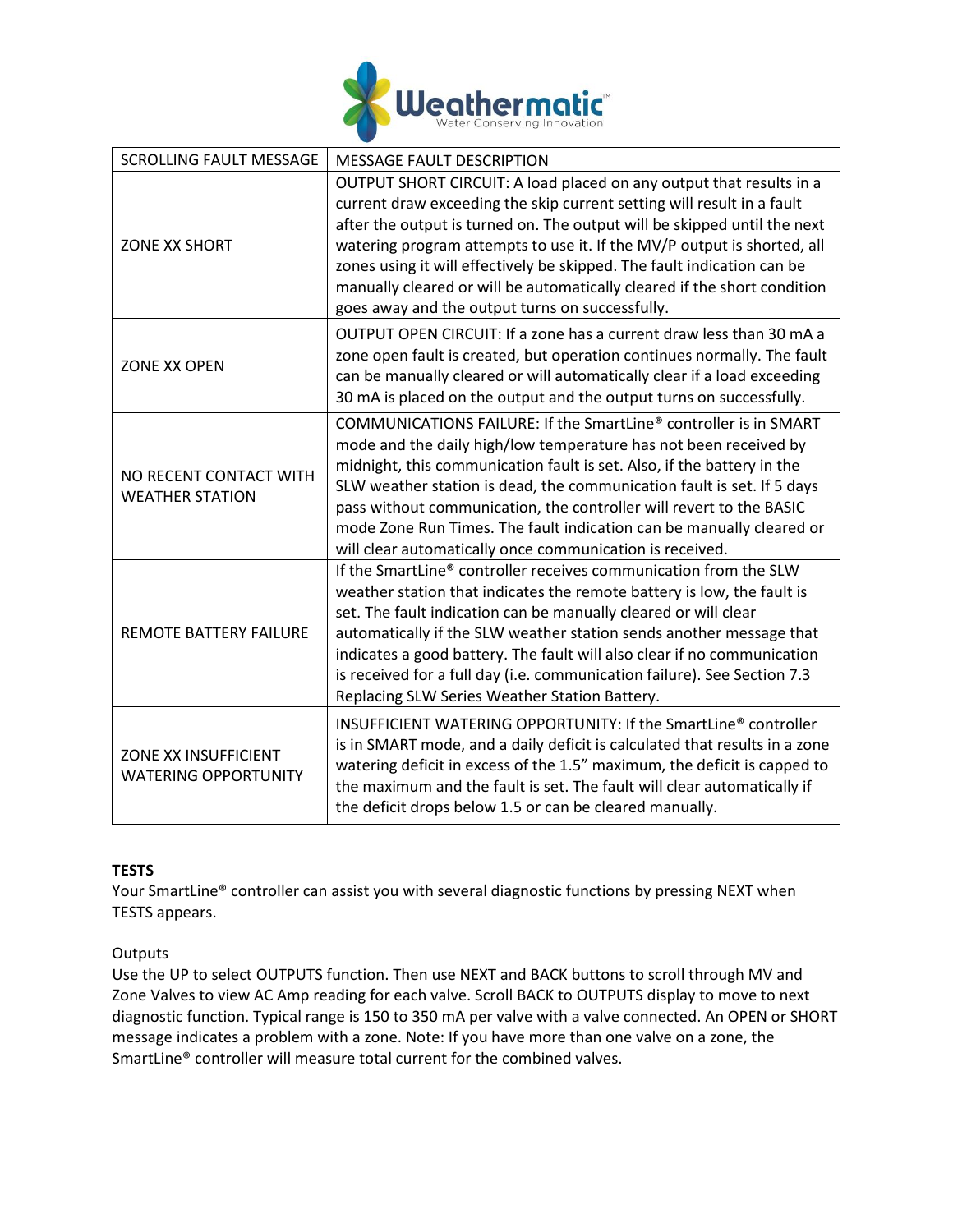

## Battery

To read SmartLine battery voltage, turn the dial to Advanced Menu. Push NEXT button to access Outputs, push the UP button to access Battery and then push NEXT button to read remaining voltage in the backup battery on the SL1600 Series or SL4800 controller. (Note: SL800 controller does not use a backup battery.) All SmartLine controllers use a Real Time Clock/ Calendar instead of a backup battery to maintain correct time/ date during a power outage. SmartLine non-volatile memory also maintains programming during power outages. Battery usage is only necessary for viewing the control panel when it is "open" or removed from the housing. The battery compartment is located in the back of the control panel.

### 24V Pwr

This function displays output voltage at the transformer. Normal reading is 24 to 30 volts AC.

## Locator

This feature will create a "chatter" for a selected valve as a convenient method of locating buried valves. Use NEXT and BACK buttons to scroll to the valve you want to "chatter."

## **Review**

Turn dial to Advanced Menu. Push NEXT button to access review functions. Use UP/DOWN buttons to select review functions you wish to view.

### Temp Data

TEMPDATA provides the daily high/low temperature readings in Fahrenheit (Celsius for 230V applications) from the SLW weather station for the past 5 days. Press NEXT to view daily high and low readings for the prior day. Continue pressing NEXT to view up to 5 days of temperature history.

### SLW - LASTCOM

This feature records time elapsed since last successful communication between the weather station and control panel.

### SLW - BATTERY

Check the battery status in your wireless weather station here.

### Next Run

NEXT RUN is the total amount of run time SMART has calculated for each zone based on ET deficits and SMART system audit information entered on the SMART side of the dial. NEXT RUN is calculated and revised each night at midnight 365 days per year. The cumulative run time will carry forward until the next scheduled watering cycle. NEXT RUN times will return to zero after each watering cycle. To review NEXT RUN, turn the dial to Advanced Menu. Use the UP arrow button to access Review and then use the NEXT and BACK buttons to scroll through the zones.

### Run/Soak Review

This feature allows the user to review expected Run/Soak schedules that will occur when the controller is in the SMART mode. Turn the dial to Advanced Menu. Use the UP button to go to REVIEW and press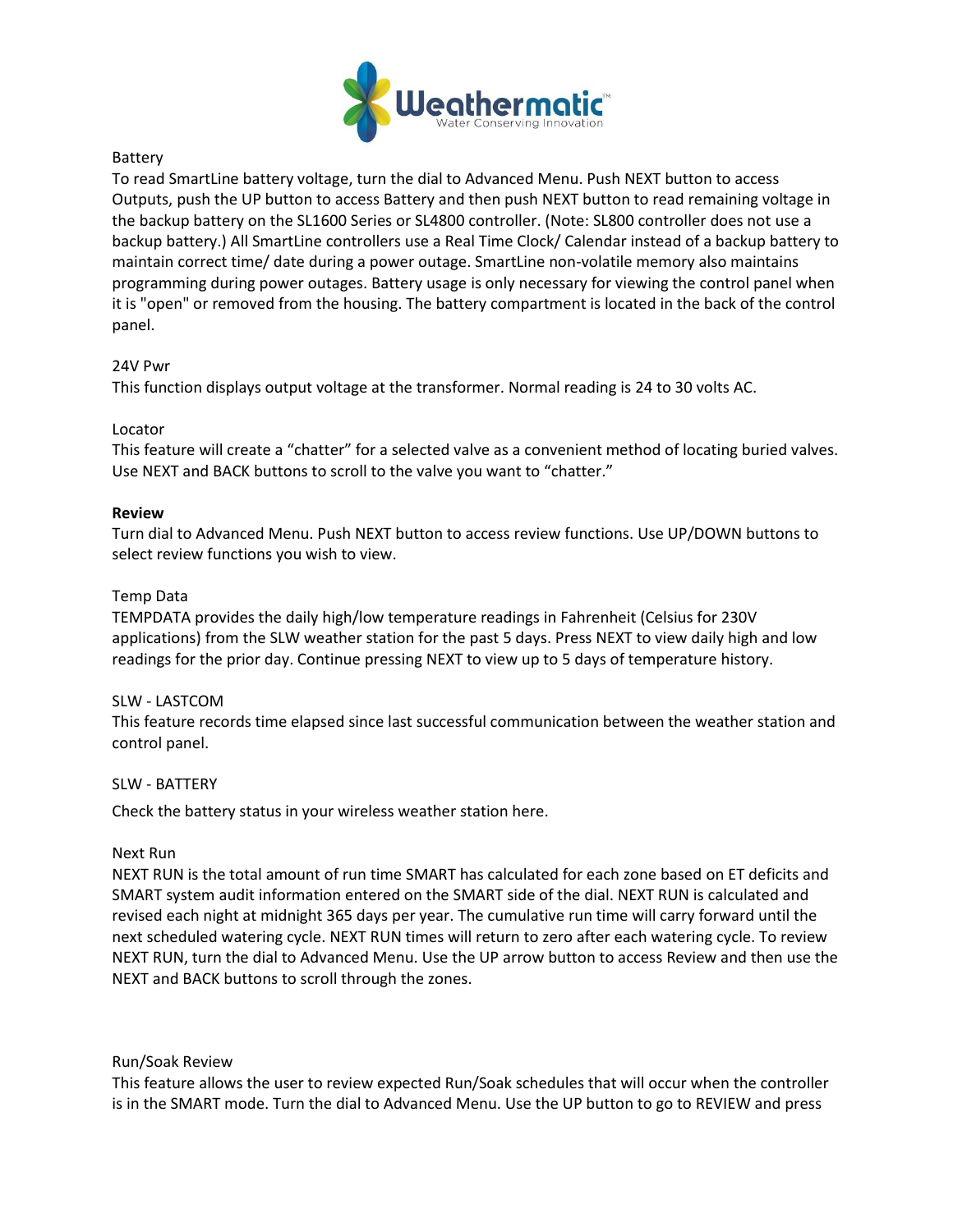

the NEXT button. Use the UP button to advance to RUN/SOAK. Press the NEXT button and zone 01 will show in the display. Press NEXT again and RUN with a time will show. This is the maximum RUN time the controller can do in SMART before going to SOAK. Press NEXT again and SOAK will show in the display with a time. This is the minimum time the zone must soak before it is ready to run again. SMART Run/Soak times can be changed by adjusting the soil and slope settings at SOIL TYPE on the programming dial. The times are also affected by adjusting the SPRINKLER TYPE setting on the dial for precipitation rate.

## Deficit

Deficit is the amount of water (displayed in inches) that needs to be replaced for your plant material due to water loss through evapotranspiration – evaporation from soil and transpiration from plants. Your SmartLine® controller will calculate the water deficit each day at 11:50 pm based on data communicated to it by the SLW series weather station. The water deficit will continue to accumulate until the next scheduled watering cycle and will return to a zero reading when watering is finished. The SmartLine controller uses an internationally recognized formula called the Hargreaves formula for calculating evapotranspiration. During a rain event, deficits will decrease to zero. SmartLine will not begin calculating deficits and run times again until the ACTIVE LED goes back to green after the SLW DLY.

If you wish to reduce the deficit numbers, press and hold down either the UP or DOWN button for 5 seconds. This allows you to use the DOWN button to reduce the latest deficit for the zone to as low as 0 inches. Deficit is only available for review when you are using SMART mode.

### FLOW

Your controller MUST have a flow compatible accessory in order to monitor flow. This menu allows for setting up flow monitoring's pulse per gallons unit of measure. You will also access the information for high flow peak, low flow peak, total volume of flow per zone and the ability to clear the monitored values.

### RUNTIME - Totl Run

TOTL RUN is the total run time for each zone since the date shown (default date in the SmartLine® controller is January 1,

2000 shown as 01/01/00). You can review TOTL RUN for either the BASIC or SMART modes. After you select TOTL RUN with the UP button, use NEXT to view the date when TOTL RUN accumulation began. Use NEXT again to view the total run times for each zone.

You can use the NEXT and BACK buttons to move through the zones. After you go through all the zone positions, use the NEXT button one more time to take you back to the TOTL RUN screen.

### RUNTIME - Clr Totl

CLR TOTL is used to clear and reset the total run time for each zone shown in the TOTL RUN menu. From the CLR TOTL menu, press NEXT and the display will show KEEP. If you want to clear the TOTL RUN time and reset the accumulation date, press either the UP or DOWN button to display CLEAR. With CLEAR showing in the display, either press NEXT or BACK or turn the dial to complete the clearing and resetting. This feature will stop accumulations on a zone after 255 hours of cumulative zone run time.

RUNTIME - Clr Def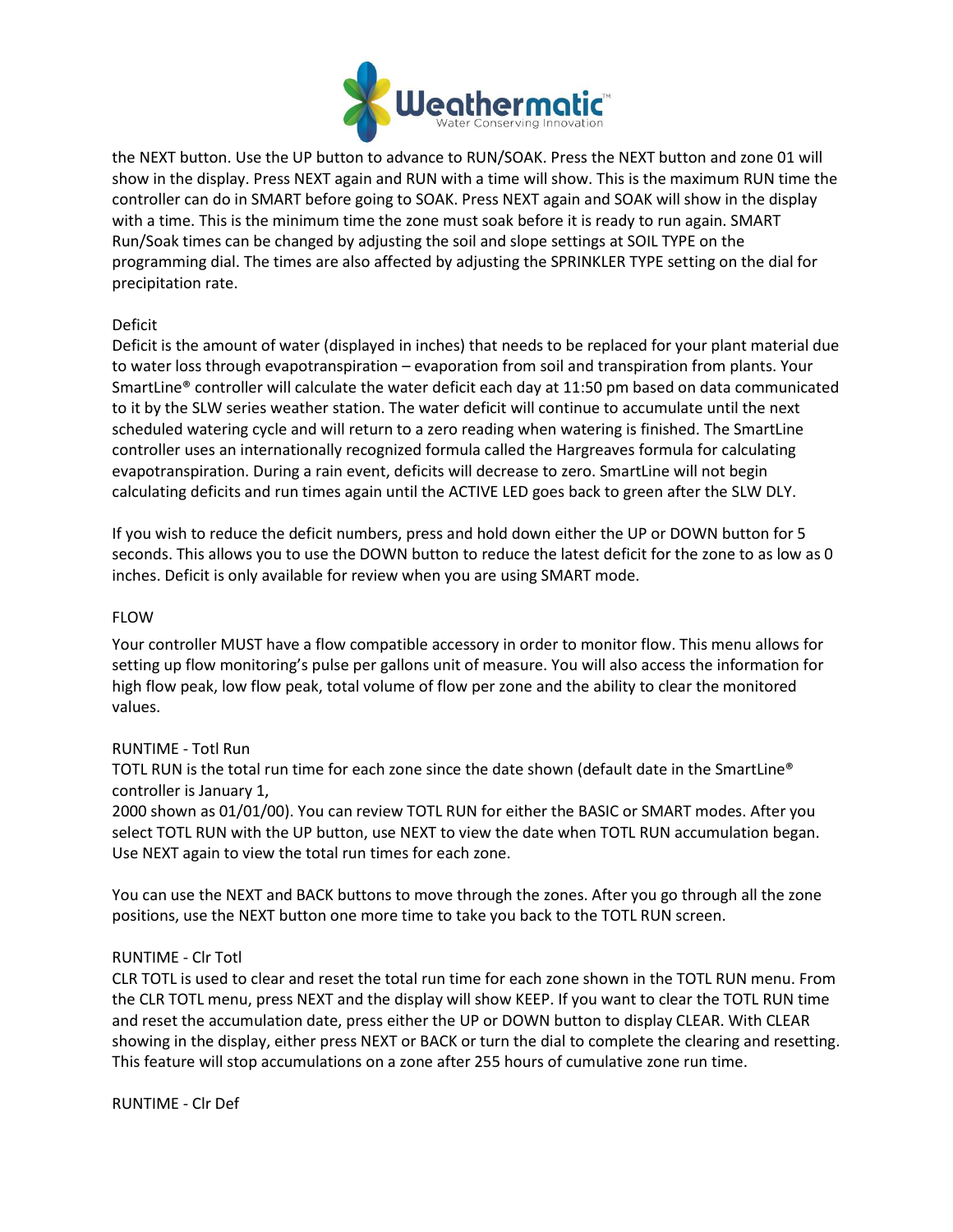

To clear deficits, press NEXT. Use UP or DOWN buttons to select KEEP or CLEAR. Press NEXT or BACK to exit CLEAR DEFICITS.

### **Rain Dly**

The rain delay feature allows user to globally suspend watering operations for all programs for a selected number of days in either the BASIC or SMART watering modes. Use UP or DOWN buttons to select 1 to 14 days for watering suspension. The watering blackout will automatically be cleared from the SmartLine® controller after the assigned days have expired and watering will resume at the next available start time. SMART watering deficits will reset at zero and will not resume accumulation until the delay has ended.

### **SKIP CUR**

You can increase the skip circuit threshold here. Some accessory, like pump start relays, In rush currents exceed the factory setting of 1.0 Amp.

### **SLW**

SLW incorporates 3 three features:

DELAY: This feature allows the user to adjust the factory set 48 hour watering delay that will occur after a rain event shutdown if you are using an SLW Weather Station for SMART Watering. To eliminate the delay or to reduce or increase the factory default hours, turn the dial to Advanced Menu and use an arrow button to select SLW DLY. Press the NEXT button and 48 hours will show in the display. Use the UP and DOWN buttons to eliminate the delay or to select a different number of hours (0–99 hours). Note: The SLW DLY begins after the SLW rain sensor has reset following a rain event. Accumulation of new water deficits will not begin until after the SLW DLY has cleared.

RAIN: The rain selection is on/off toggle to override the SLW sensor feature for selected zones. Factory default is ON for all zones.

FREEZE: The freeze selection is on/off toggle to override the SLW freeze sensor feature for selected zones. Factory default is ON for all zones.

#### **Min Def**

This feature allows a Minimum Deficit to be set. The feature requires that a zone deficit be greater than the MIN DEF setting in order to run during a scheduled program. The setting is global for all zones in SMART. The range for the global setting is

0.00 to 0.50 inches. The factory default is 0.15 inches.

#### **Sensor**

Sensor is an ON/OFF toggle to override the SEN terminals rain/freeze functions on selected zones. Factory default is ON.

#### **Set Manual Run/Soak**

The purpose of Run/Soak is to break up long run times that often cause wasteful runoff. The Run/Soak is programmable for each program if you are using the BASIC watering mode. Note: If you are using SMART, these inputs are not used since the Run/Soak period is automatically calculated. Use NEXT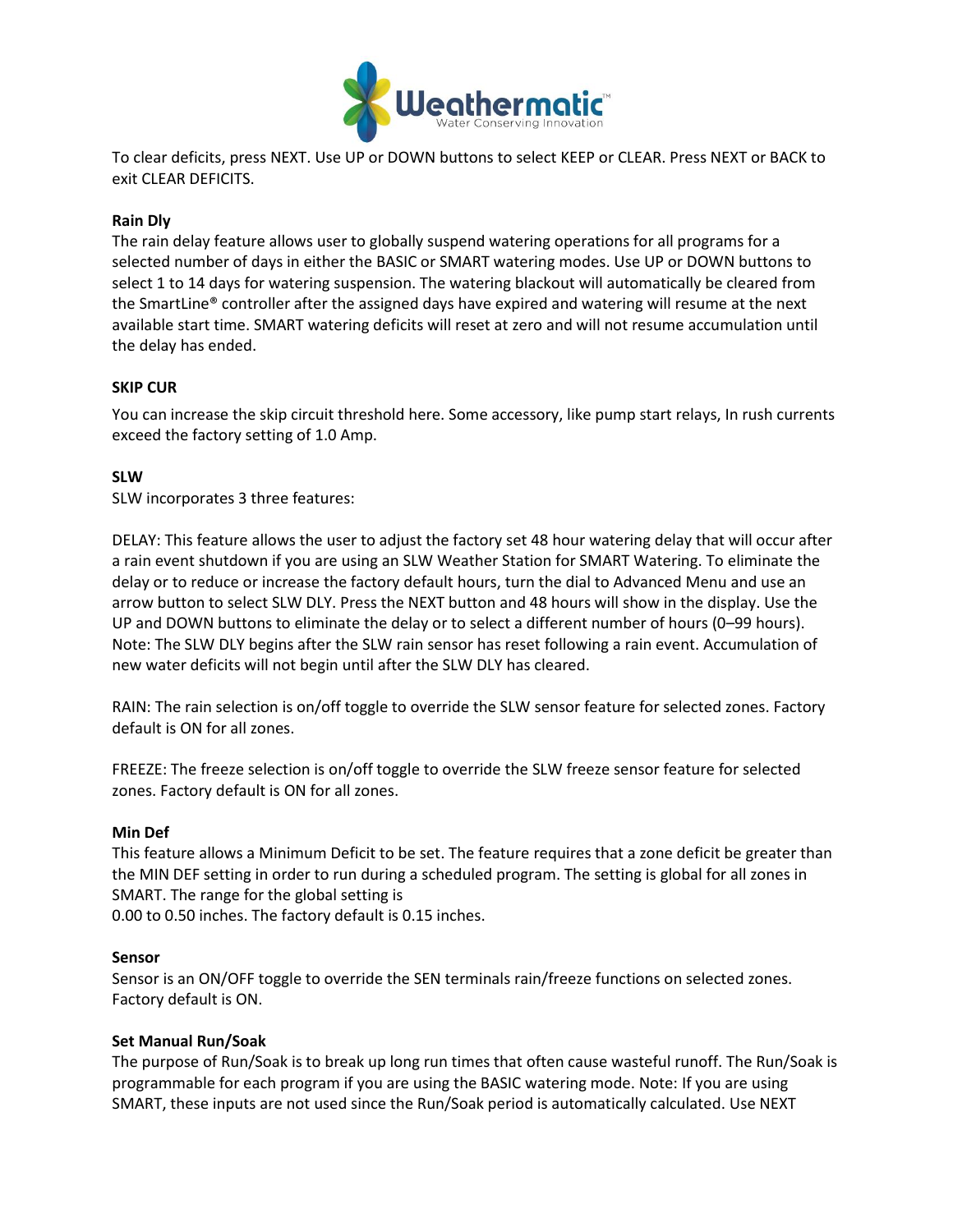

button to access RUN time allowed before the zone watering pauses for the specified soak time. Use PGM button to select program. Use UP and DOWN buttons to set RUN time from OFF to 30 minutes (SmartLine™ controller default is OFF). Use NEXT button to access soak time required for water to infiltrate into soil before zone watering is continued. Use the UP and DOWN buttons to set soak time from 1 minute to 2 hours in one-minute increments.

## **Ds Time**

Your SmartLine<sup>®</sup> controller can automatically adjust the time for daylight saving time (DST). The factory default setting is OFF and has been preset for the current USA schedule. To turn DST adjust ON, press the next button at DS TIME, the NEXT button at ON/OFF then select ON. The DS Time feature can be customized to match any international DST schedule. Press the NEXT button at DS TIME in advanced functions. Select DS SETUP and press the NEXT button again. You will be prompted to enter the START schedule (time of day is moved ahead 1 hour per START schedule), and the STOP schedule (time of day is moved back 1 hour per STOP schedule). DST start and stop are formatted with the Week (first, second, third, last), the Day (Sun-Sat) and the Month (Jan-Dec). All DS Time adjustments are made at 2 am. To return the DS Time schedule back to the USA factory default, use the US DEFLT option.

## **Num Start**

This SmartLine® feature allows you to select the number of Watering Program Start Times that you want to appear at

Program Start Times on the dial. The default number of start times shown is 3. To select 4 to 8 start times, go to Advanced

Functions, NUM STRT. Press Next to view the default of 3 start times. Scroll the UP/DOWN buttons to select 4 to 8 start times to be visible on the dial. Return the dial to Run.

### **MV2 ZONE**

A second master valve circuit can be enabled in this menu by designating a zone valve to be MV2

### **Zn:Zn Dly**

This function allows user to set delay times between zone starts for use in systems with slow closing valves or pump systems that are operating near maximum flow or have slow well recovery. Use UP and DOWN buttons to change value. Adjustable in one minute increments from 0 (the SmartLine® controller default setting) to 30 minutes; adjustable in 10 minute increments from 30 minutes to 3 hours.

### **Mv:Zn Dly**

(Master Valve Advance Open and Delayed Close): This function allows the user to set a delay time between the opening of the master valve and the opening of the first zone valve as well as a delay between the closing of the last zone valve and the closing of the master valve. Use the NEXT button to enter menu. Select setting for the ON Delay or OFF Delay by pressing NEXT. Use UP and DOWN buttons to select delay time. Use arrow buttons to set ON Delay time from 0 seconds to 1 minute in 1 second increments. OFF Delay can be set from 0 seconds to 3 minutes in 1 second increments.

### **Mv/Zone**

This feature is used to indicate which zones will use the master valve/pump start output. Use NEXT button to set each zone ON or SYSTEM OFF (SmartLine® controller default is master valve ON for all zones). Use UP and DOWN buttons to select ON or OFF. Use NEXT button to select zone. Caution: If an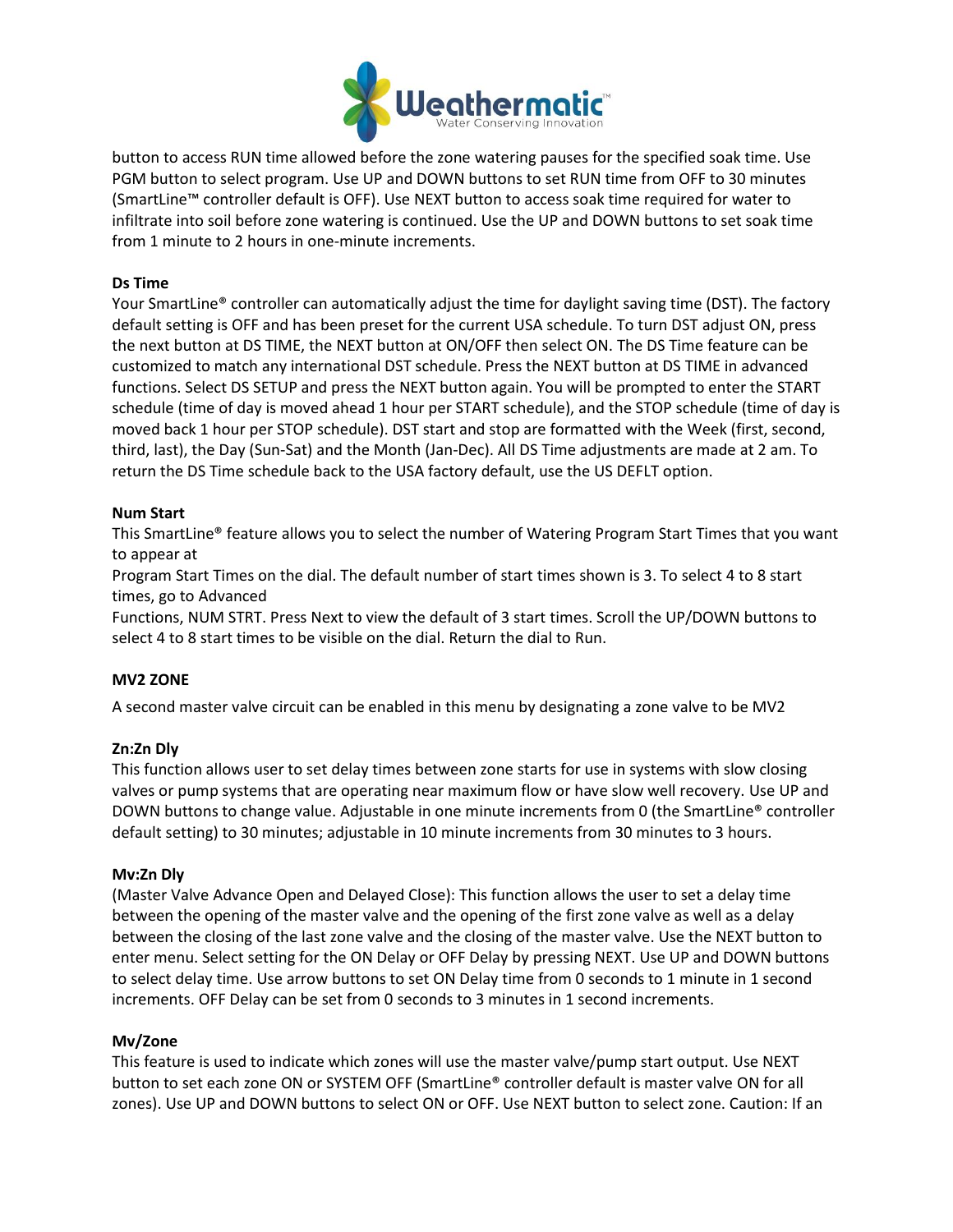

unused zone is turned on and activates a pump start relay, the pump may overheat or cause a pipe to burst. To prevent operating a pump with no flow (dead heading), make sure all unused zones are set to OFF.

## **NC/NO MV**

Enter this menu to select between normally open or normally closed master valves for master valve 1 and master valve 2.

### **CON PGM**

Select the ability to run 1, 2,3, or all 4 programs simultaneously. Default is two simultaneous programs. Program D will run with high priority.

## **Clr Pgm**

This feature allows the user to clear all programmed values specific to a selected program. All zone run times and daily start times will be set to OFF; watering days will default to Days of the Week (all on); Season % will equal 100% for all months and Run/ Soak will be OFF. Omit times/days are not reset when clearing a program.

From the CLR PGM menu, press NEXT and the display will show KEEP. Use PGM button to select program to be cleared. Then, press either the UP or DOWN button to display CLEAR. With CLEAR showing in the display, either press NEXT or BACK or turn the dial to complete the clearing of the selected program. Likewise, with KEEP showing in the display, either press NEXT or BACK or turn the dial to keep the selected program.

### **Clr All**

This feature is similar to CLR PGM except that it clears all user programmed data for all four programs and returns most

Advanced Menu changes to factory defaults. Turn the dial to Advanced Menu and use an arrow button to select CLR ALL.

Press the NEXT button and KEEP will show in the display. Press the UP and DOWN button to select CLEAR. Press NEXT to clear all programs. The display will show CLEARING to confirm that all programs have been cleared. Note: This function is not the same as the Total Master Reset as described under 7.1 in your Owner's Manual.

### MODBUS

This displays a static address along with a user programmable address to integrate with third party software

SHORTADD

ABOUT

Provides information on software version in the SmartLine® controller.

MODEL

VERSION – Version number

BUILD - Build version